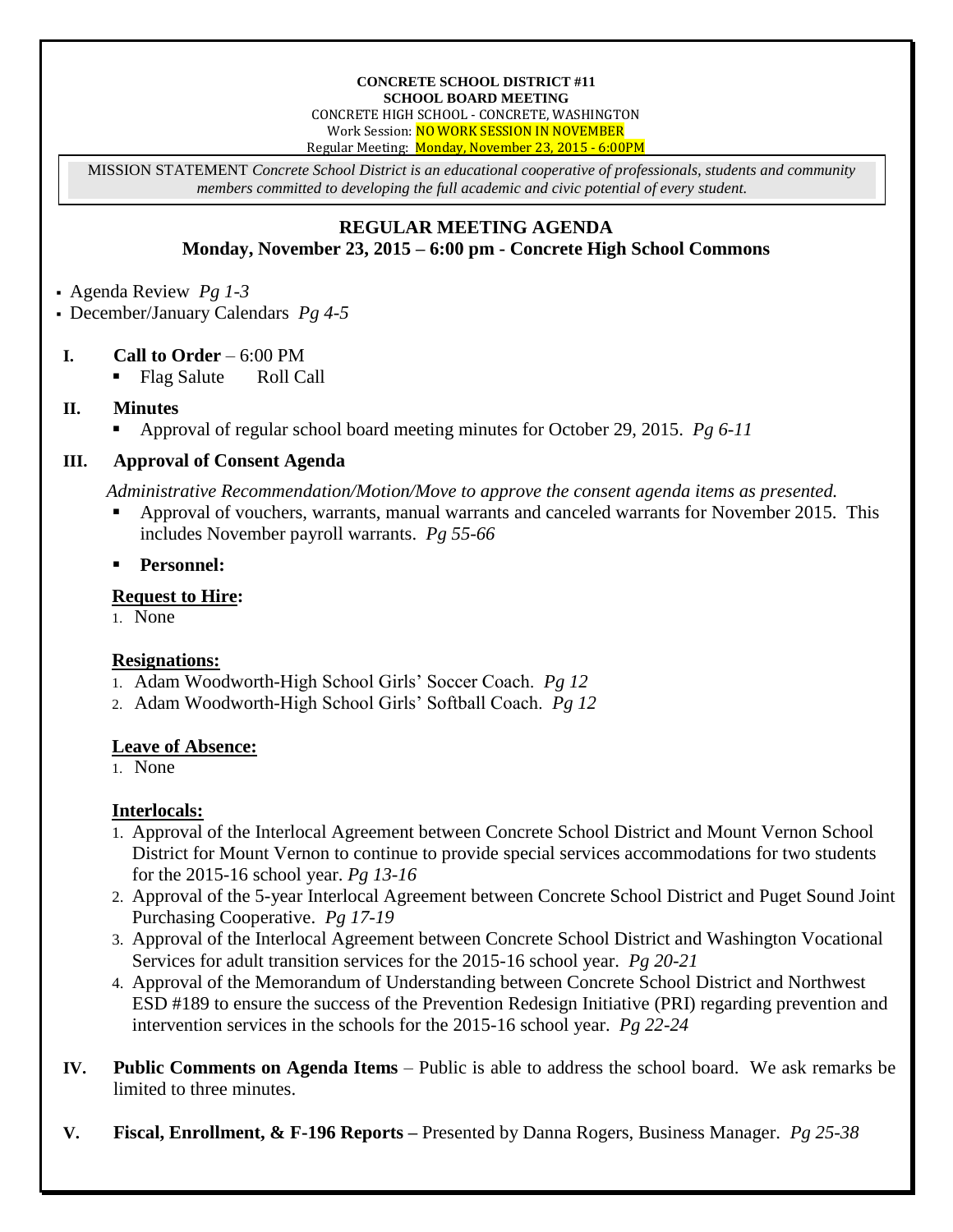# **VI. Student Report** – Presented by Tucker Scollard, Concrete High School Board Representative.

# **VII. Superintendent's Report – Barbara Hawkings**

- Frank Schrader's Retirement
- Farm-to-School Implementation Grant

# **VIII. Old Business**

*A.* Request approval of the final reading of revised policy 5010-Nondiscrimination and Affirmative Action – Barbara Hawkings. *Administrative Recommendation Action/Motion/Move to approve the final reading of revised policy 5010-Nondiscrimination and Affirmative Action. Pg (see October 2015 board packet*)

# **IX. New Business**

- *A.* Request approval of the first reading of revised policy 6220-Bid Requirements Barbara Hawkings. *Administrative Recommendation Action/Motion/Move to approve the first reading of revised policy 6220-Bid Requirements. Pg 39-42*
- *B.* Request approval for the robotics team to attend an overnight field trip for a competition in Zillah, WA December 4<sup>th</sup> - December 5<sup>th</sup>, 2015 – Mike Holbrook. *Administrative Recommendation Action/Motion/Move to request approval for the robotics team to attend an overnight field trip for a competition in Zillah, WA December 4th - December 5th, 2015. Pg 43*
- *C.* Request approval of the Carl Perkins Grant Mike Holbrook. *Administrative Recommendation Action/Motion/Move to approve the Carl Perkins Grant. Pg 44*
- *D.* Request approval of the following grants: Title 1-A, Federal Special Education IDEA B, Federal Section 619, Federal Section 4122, State Flow Thru LAP, Highly Capable, and Federal Flow-Thru Special Ed (State) grants – Leilani Thomas. *Administrative Recommendation Action/Motion/Move to approve the following grants: Title 1-A, Federal Special Education IDEA B, Federal Section 619, Federal Section 4122, State Flow Thru LAP, Highly Capable, and Federal Flow-Thru Special Ed (State) grants. Pg 45*
- *E.* Request approval of the Title II-Part A Teacher Principal Training and Recruiting Grant Barbara Hawkings. *Administrative Recommendation Action/Motion/Move to approve the Title II-Part A Teacher Principal Training and Recruiting Grant. Pg 46*
- *F.* Request approval of Resolution #1170 Three-Year Replacement Educational Programs and Operations Levies (2017-2019) – Barbara Hawkings. *Administrative Recommendation Action/Motion/Move to approve Resolution #1170 – Three-Year Educational Operation and Maintenance Levies (2017-2019). Pg 47-50*
- *G.* Request approval of Resolution to Invest #1166 Danna Rogers. *Administrative Recommendation Action/Motion/Move to approve Resolution to Invest #1166. Pg 51*
- *H.* Request approval of Resolution to Invest #1167 Danna Rogers. *Administrative Recommendation Action/Motion/Move to approve Resolution to Invest #1167. Pg 52*